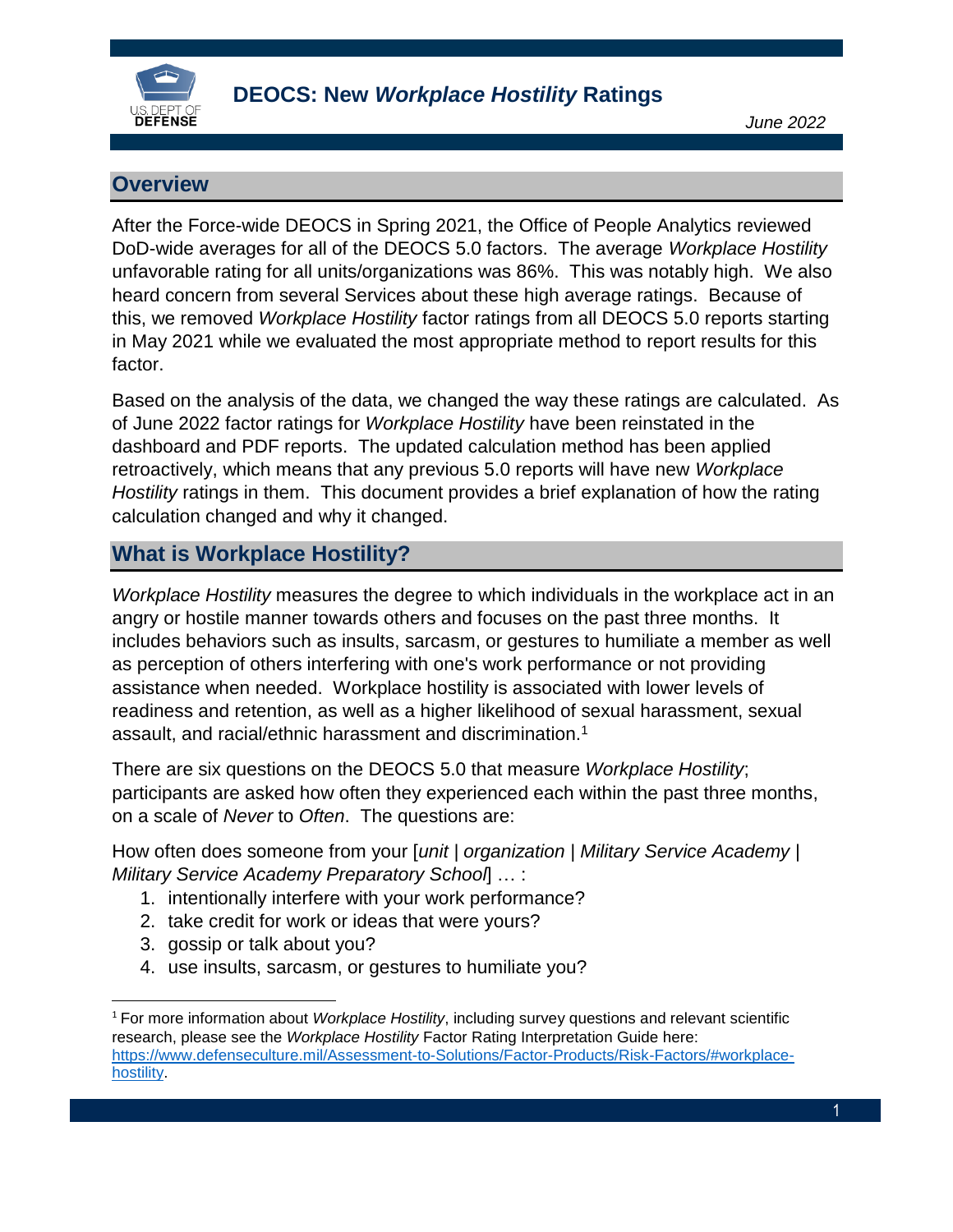- 5. not provide you with information and assistance when needed?
- 6. yell when they are angry?

## **How were factor ratings calculated and how are they calculated now?**

#### **Previous Calculation Method**

**Table 1.** 

Prior to May 2021, *Workplace Hostility* ratings were calculated based on how each participant responded to the set of six questions. Participants were grouped into one of two categories:

- "Presence of Workplace Hostility" = unfavorable category; participant reported experiencing at least one of the six behaviors *Rarely*, *Sometimes*, or *Often*.
- "No Presence of Workplace Hostility" = favorable category; participant reported *Never* experiencing any or at least half of the behaviors (and did not report experiencing any behavior *Rarely*, *Sometimes*, or *Often*).

An example using mock data is below. In this example, 10 participants in Unit A answered the six *Workplace Hostility* questions as detailed in Table 1. Their corresponding favorable or unfavorable category is in the last column of the table.

|                       | Q <sub>1</sub>   | Q2               | Q3               | Q <sub>4</sub> | Q <sub>5</sub>   | Q6           | <b>Category</b>              |
|-----------------------|------------------|------------------|------------------|----------------|------------------|--------------|------------------------------|
| <b>Participant 1</b>  | Rarely           | <b>Never</b>     | <b>Never</b>     | <b>Never</b>   | <b>Never</b>     | <b>Never</b> | <b>Presence</b>              |
| <b>Participant 2</b>  | Rarely           | <b>Never</b>     | <b>Never</b>     | Sometimes      | <b>Never</b>     | <b>Never</b> | <b>Presence</b>              |
| <b>Participant 3</b>  | <b>Often</b>     | Rarely           | Often            | <b>Often</b>   | <b>Often</b>     | Rarely       | <b>Presence</b>              |
| <b>Participant 4</b>  | <b>Sometimes</b> | <b>Sometimes</b> | <b>Sometimes</b> | Sometimes      | <b>Sometimes</b> | Never        | <b>Presence</b>              |
| <b>Participant 5</b>  | <b>Never</b>     | Rarely           | [no answer]      | <b>Never</b>   | <b>Never</b>     | <b>Never</b> | <b>Presence</b>              |
| <b>Participant 6</b>  | <b>Rarely</b>    | <b>Never</b>     | <b>Never</b>     | <b>Never</b>   | <b>Never</b>     | <b>Never</b> | <b>Presence</b>              |
| <b>Participant 7</b>  | <b>Never</b>     | <b>Never</b>     | <b>Never</b>     | <b>Never</b>   | Rarely           | [no answer]  | <b>Presence</b>              |
| <b>Participant 8</b>  | Never            | <b>Never</b>     | Rarely           | [no answer]    | Rarely           | Never        | <b>Presence</b>              |
| <b>Participant 9</b>  | Never            | <b>Never</b>     | <b>Never</b>     | <b>Rarely</b>  | <b>Never</b>     | <b>Never</b> | <b>Presence</b>              |
| <b>Participant 10</b> | Never            | <b>Never</b>     | <b>Never</b>     | <b>Never</b>   | <b>Never</b>     | <b>Never</b> | <b>No</b><br><b>Presence</b> |

# *Individual-level Mock Data for the Six Workplace Hostility Questions*

Using this calculation method, Unit A's *Workplace Hostility* ratings would be:

 "**Presence of Workplace Hostility**" = **90%**; 9 out of 10 participants reported experiencing at least one of the six behaviors *Rarely*, *Sometimes*, or *Often*.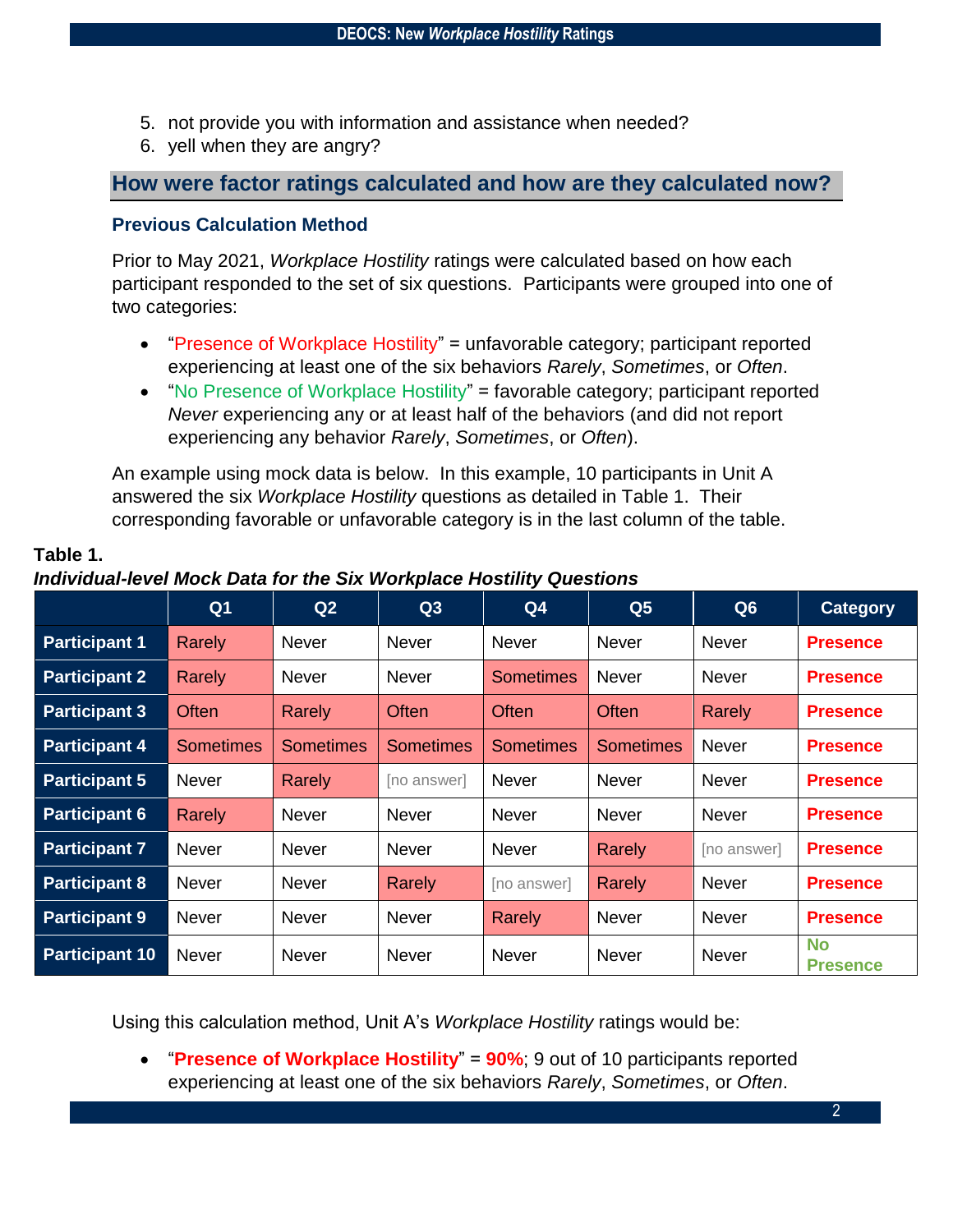"**No Presence of Workplace Hostility**" = **10%**; 1 out of 10 participants reported *Never* experiencing any or at least half of the behaviors (and did not report experiencing any behavior *Rarely*, *Sometimes*, or *Often*).

With this method, each participant is categorized into the "presence" or "no presence" category. The interpretation of the "presence" category is 90% of participants reported a presence of workplace hostility or 90% reported experiencing at least one of the six behaviors *Rarely*, *Sometimes*, or *Often*. With this method, you cannot recreate these ratings using the detailed tables in the Item Summary section of the DEOCS reports. The Item Summary table displays aggregate responses to the six questions; you would need access to individual-level data (similar to the example in Table 1) to understand whether participants should be categorized as reporting a "presence of Workplace" Hostility" or "no presence of Workplace Hostility."

This same method is also used to create ratings for *Racially Harassing Behaviors*, *Sexist Behaviors*, and *Sexually Harassing Behaviors*. All of these factors also ask participants about the frequency with which they experienced specific, negative behaviors. The calculation method used equates to zero-tolerance for these behaviors. In other words, any experience of any behavior (even if the experience was rare) is not tolerated and considered unfavorable.

#### **New Calculation Method**

As of June 2022, *Workplace Hostility* ratings are calculated based on the responses to the set of six questions. Instead of grouping participants, this method groups response types into three categories:

- "**Frequent Workplace Hostility**" = unfavorable category; total percentage of *Sometimes* or *Often* responses to the six questions.
- "**Rare Workplace Hostility**" = neither favorable nor unfavorable category; total percentage of *Rarely* responses to the six questions.
- "**No Workplace Hostility**" = favorable category; total percentage of *Never* responses to the six questions.

An example using the same mock data from 10 participants in Unit A is below. Because this method groups response types rather than participants, we only need the aggregate results to each of the six questions that make up *Workplace Hostility*; we do not need the individual-level results showing how each participant responded to each question. Table 2 below shows the aggregate results from the 10 participants in Unit A and the resulting factor ratings for the three categories.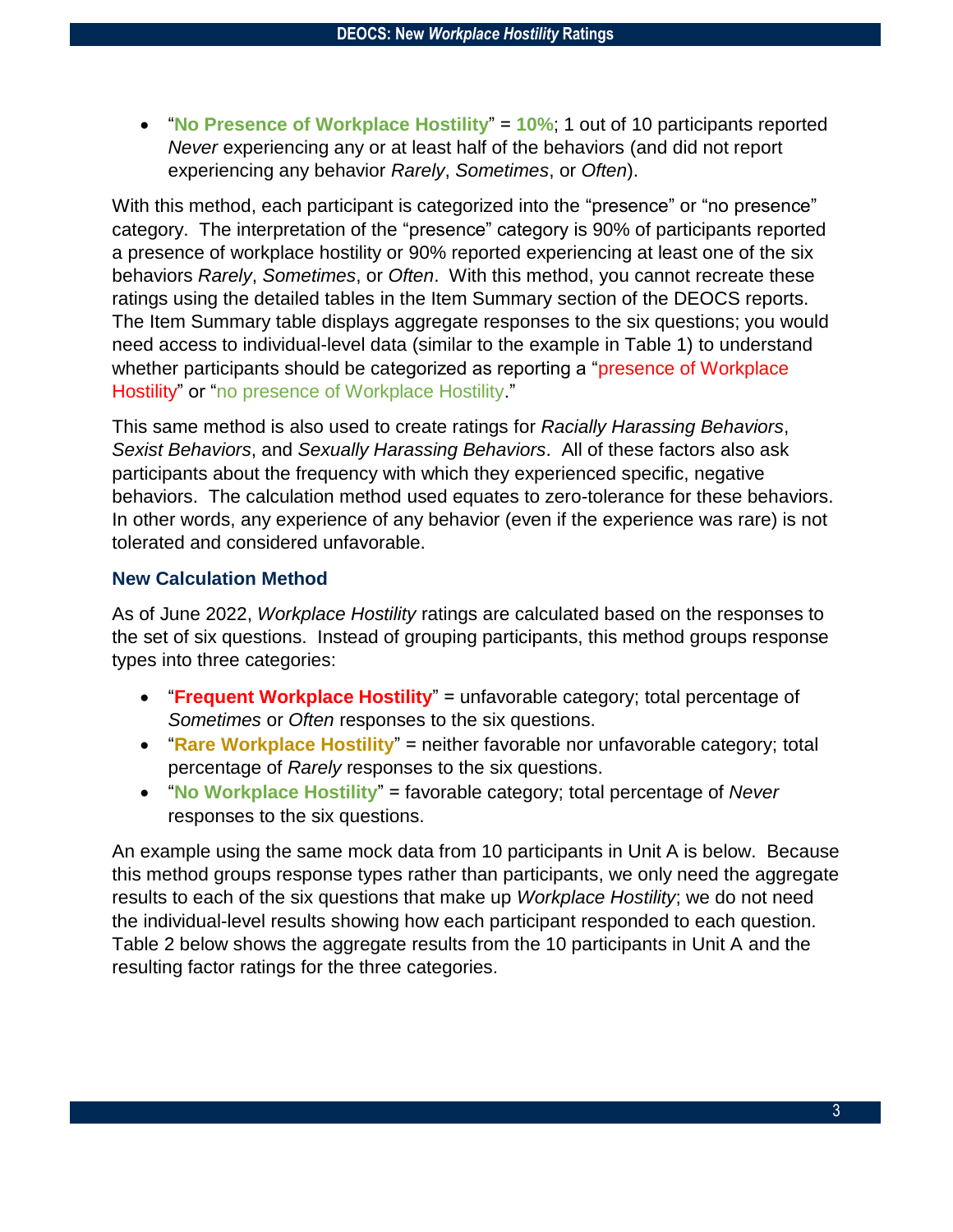|                | <b>Never</b>                                      | <b>Rarely</b>                                | <b>Sometimes</b>                              | <b>Often</b> | <b>Total</b>             |
|----------------|---------------------------------------------------|----------------------------------------------|-----------------------------------------------|--------------|--------------------------|
| Q <sub>1</sub> | $50\%$ (5)                                        | $30\%$ (3)                                   | $10\%$ (1)                                    | $10\%$ (1)   | 100% (10)                |
| Q2             | $67\%$ (6)                                        | $22\%$ (2)                                   | $11\%$ (1)                                    | $0\%$ (0)    | 100% (9)                 |
| Q <sub>3</sub> | $67\%$ (6)                                        | $11\%$ (1)                                   | $11\%$ (1)                                    | $11\%$ (1)   | $100\%$ (9)              |
| Q <sub>4</sub> | 56% (5)                                           | $11\%$ (1)                                   | $22\%$ (2)                                    | $11\%$ (1)   | 100% (9)                 |
| Q <sub>5</sub> | $60\%$ (6)                                        | $20\%$ (2)                                   | $10\%$ (1)                                    | $10\%$ (1)   | 100% (10)                |
| Q <sub>6</sub> | 89% (8)                                           | $11\%$ (1)                                   | $0\%$ (0)                                     | $0\%$ (0)    | $100\%$ (9)              |
|                | <b>No</b><br><b>Workplace</b><br><b>Hostility</b> | Rare<br><b>Workplace</b><br><b>Hostility</b> | <b>Frequent Workplace</b><br><b>Hostility</b> |              | Total<br>responses<br>56 |
|                | (5+6+6+5+6+<br>$8) / 56 =$                        | $(3+2+1+1+2+$<br>1) $/56 =$                  | $(1+1+1+2+1+0+1+0+1+1+1+$<br>0) $/56 =$       |              |                          |
|                | 64%                                               | <b>18%</b>                                   | 18%                                           |              |                          |

**Table 2.**  *Aggregate Mock Data for the Six Workplace Hostility Questions*

Using this new calculation method, Unit A's *Workplace Hostility* ratings are:

- "**Frequent Workplace Hostility**" = **18%**; 10 out of 56 responses to the six questions were *Sometimes* or *Often*.
- "**Rare Workplace Hostility**" = **18%**; 10 out of 56 responses to the six questions were *Rarely*.
- "**No Workplace Hostility**" = **64%**; 36 out of 56 responses to the six questions were *Never*.

With this method, each response is categorized into one of the three categories listed above. In this example, 64% of responses indicated frequent workplace hostility or 64% of responses were *Sometimes* or *Often*. With this method, you can recreate these ratings using the detailed tables in the Item Summary section of the DEOCS reports.

This calculation method is similar to the way ratings for most of the factors on the DEOCS are calculated, with the exception of *Racially Harassing Behaviors*, *Sexist Behaviors*, and *Sexually Harassing Behaviors*. This method places an emphasis on the frequency with which behaviors occurred. In other words, experiencing more behaviors more frequently results in a higher "frequent workplace hostility" rating.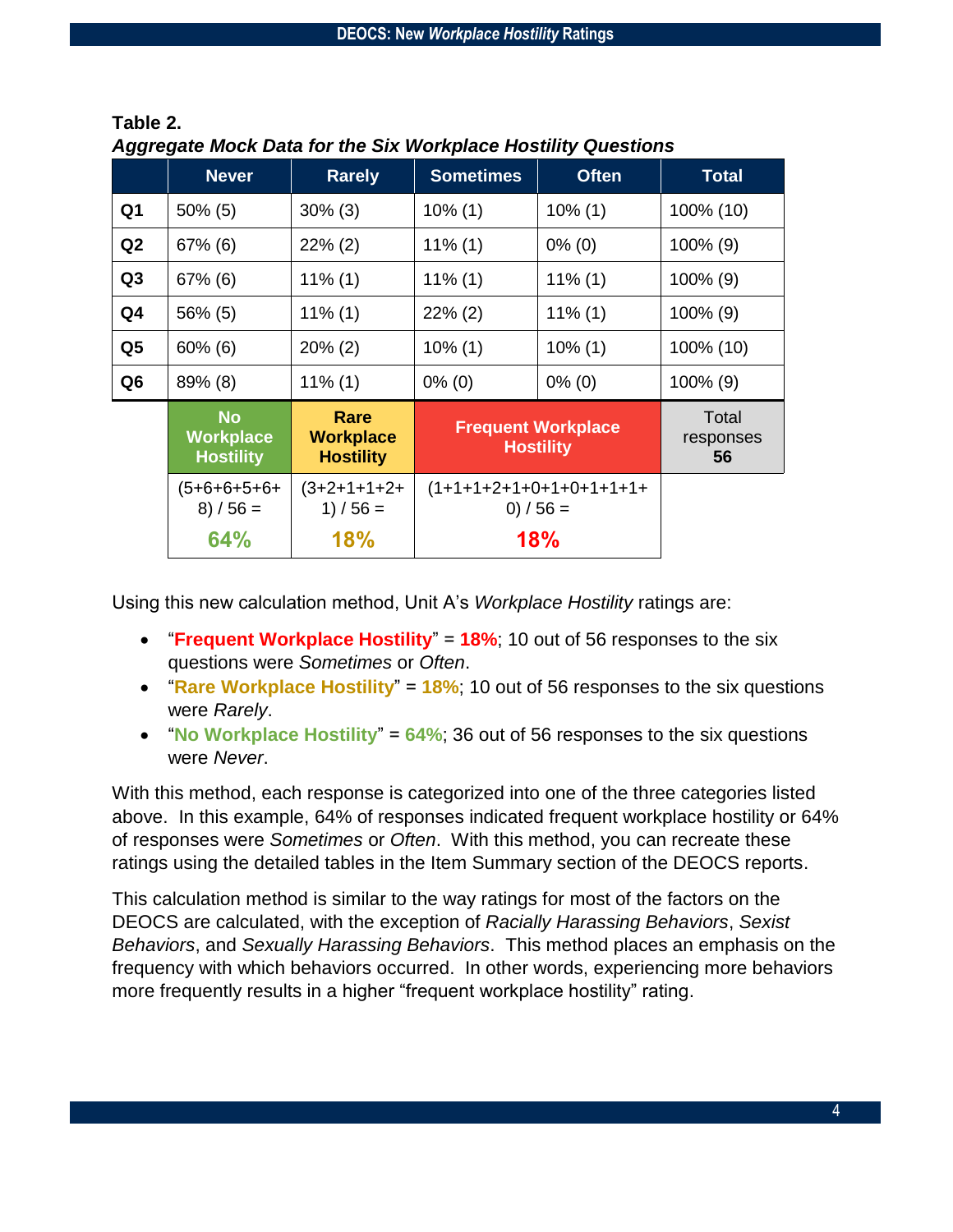# **Detailed Analyses**

 $\overline{a}$ 

To evaluate the various calculation methods, we conducted analyses using the DEOCS 5.0 results from January to April 2021 and the 2018 Workplace and Gender Relations Survey of Active Duty Military (WGRA). <sup>2</sup> We examined three different methods for calculating *Workplace Hostility* factor ratings:

- 1. **Participant method**. This is the original scoring method. Participants are grouped into one of two categories:
	- $\circ$  "Presence of Workplace Hostility" = unfavorable category; percentage of participants who reported experiencing at least one of the six behaviors *Rarely*, *Sometimes*, or *Often*.
	- o "No Presence of Workplace Hostility" = favorable category; percentage of participants who reported *Never* experiencing any or at least half of the behaviors (and did not report experiencing any behavior *Rarely*, *Sometimes*, or *Often*).
- 2. **Modified participant method**. Participants are grouped into one of two categories:
	- o "Presence of Workplace Hostility" = unfavorable category; percentage of participants who reported experiencing at least one of the six behaviors *Sometimes* or *Often*.
	- o "No or Rare Presence of Workplace Hostility" = favorable category; percentage of participants who reported *Never* or *Rarely* experiencing any or at least half of the behaviors (and did not report experiencing any behavior *Sometimes* or *Often*).
- 3. **Response type method**. Responses are grouped into one of three categories:
	- o "**Frequent Workplace Hostility**" = unfavorable category; total percentage of *Sometimes* or *Often* responses to the six questions.
	- o "**Rare Workplace Hostility**" = neither favorable nor unfavorable category; total percentage of *Rarely* responses to the six questions.
	- o "**No Workplace Hostility**" = favorable category; total percentage of *Never* responses to the six questions.

For each of the three methods, we calculated average unfavorable ratings and correlated these unfavorable ratings with key outcomes.

Table 3 below presents the average unit/organization unfavorable ratings calculated using the DEOCS 5.0 data. The "participant method" (i.e., the original scoring method) produced the highest average rating and the "response type method" produced the lowest average rating. Average unfavorable ratings for the other risk factors measured

<sup>2</sup> Breslin, R. A., Davis, L., Hylton, K., Hill, A., Klauberg, W., Petusky, M., & Klahr, A. (2019). 2018 Workplace and gender relations survey of active duty members: Overview report. OPA report no. 2019- 027. Alexandria, VA: Office of People Analytics.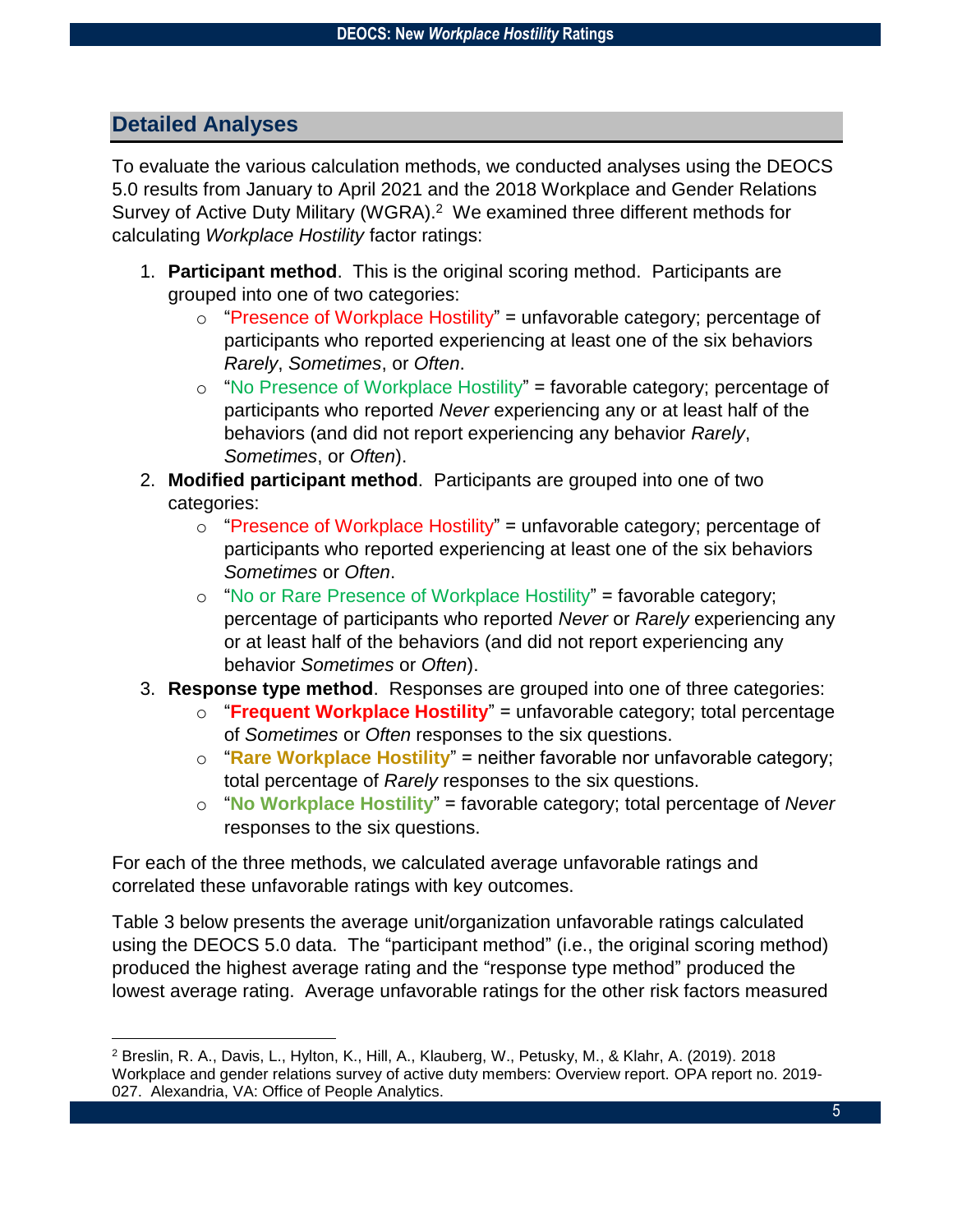on the DEOCS ranged from 2% to 36%. The "response type method" produced average unfavorable *Workplace Hostility* ratings that were more in line with the other risk factors on the DEOCS.

#### **Table 3.**

#### *Average Unit/Organization Unfavorable Workplace Hostility Ratings*

|                                                          | <b>Participant</b><br><b>Method</b> | <b>Modified</b><br><b>Participant</b><br><b>Method</b> | ∣ Response Type <sup>∣</sup><br>∣Method <sup>∖</sup> |
|----------------------------------------------------------|-------------------------------------|--------------------------------------------------------|------------------------------------------------------|
| <b>Average Workplace Hostility</b><br>unfavorable rating | 86%                                 | 57%                                                    | 22%                                                  |

Table 4 below displays correlations between unfavorable ratings for *Workplace Hostility* and unfavorable ratings for *Racially Harassing Behaviors* and *Sexually Harassing Behaviors*, as measured on the DEOCS 5.0. These two factors were chosen because prior research has demonstrated a relationship between workplace hostility and sexual harassment<sup>3,4</sup> and racial/ethnic harassment and discrimination.<sup>5</sup> While all correlations were significant at  $p<0.05$ , the "response type method" produced the highest correlations.

#### **Table 4.**

#### *Correlations Between Unfavorable Ratings for Workplace Hostility, Racially Harassing Behaviors, and Sexually Harassing Behaviors*

|                                                                | <b>Participant</b><br><b>Method</b> | <b>Modified</b><br><b>Participant</b><br><b>Method</b> | <b>Response Type</b><br><b>Method</b> |
|----------------------------------------------------------------|-------------------------------------|--------------------------------------------------------|---------------------------------------|
| <b>Correlation with Racially</b><br><b>Harassing Behaviors</b> | 0.55                                | 0.64                                                   | 0.71                                  |
| <b>Correlation with Sexually</b><br><b>Harassing Behaviors</b> | 0.60                                | 0.69                                                   | 0.75                                  |

We also examined a series of correlations using data from the 2018 WGRA. This survey is used to create estimated prevalence rates of sexual harassment and sexual

 $\overline{\phantom{a}}$ <sup>3</sup> Brown, J., Gouseti, I., & Fife-Schaw, C. (2018). Sexual harassment experienced by police staff serving in England, Wales and Scotland: A descriptive exploration of incidence, antecedents and harm. The Police Journal, 91(4), 356–374.<https://doi.org/10.1177/0032258X17750325>

<sup>4</sup> Tinkler, J. E., & Zhao, J. (2019). The Sexual Harassment of Federal Employees: Gender, Leadership Status, and Organizational Tolerance for Abuses of Power. Journal of Public Administration Research and Theory, muz037.<https://doi.org/10.1093/jopart/muz037>

<sup>5</sup> Clare, R., Lawhead, A., Dahl, J., Klahr, K., Schreiner, J., Moore, A., Neria, A., McGrath, D., Murray, C., Peebles, H., Trump-Steele, R., Hylton, K., Harcey, S., Vega, R., Tuskeviciute, R., Tercha, J., Barry, A., Owen, B., & Mirani, K. (2021). Defense organizational climate survey (DEOCS) redesign: Phase 1 overview report (OPA Report No. 2021-158). U.S. Department of Defense, Office of People Analytics.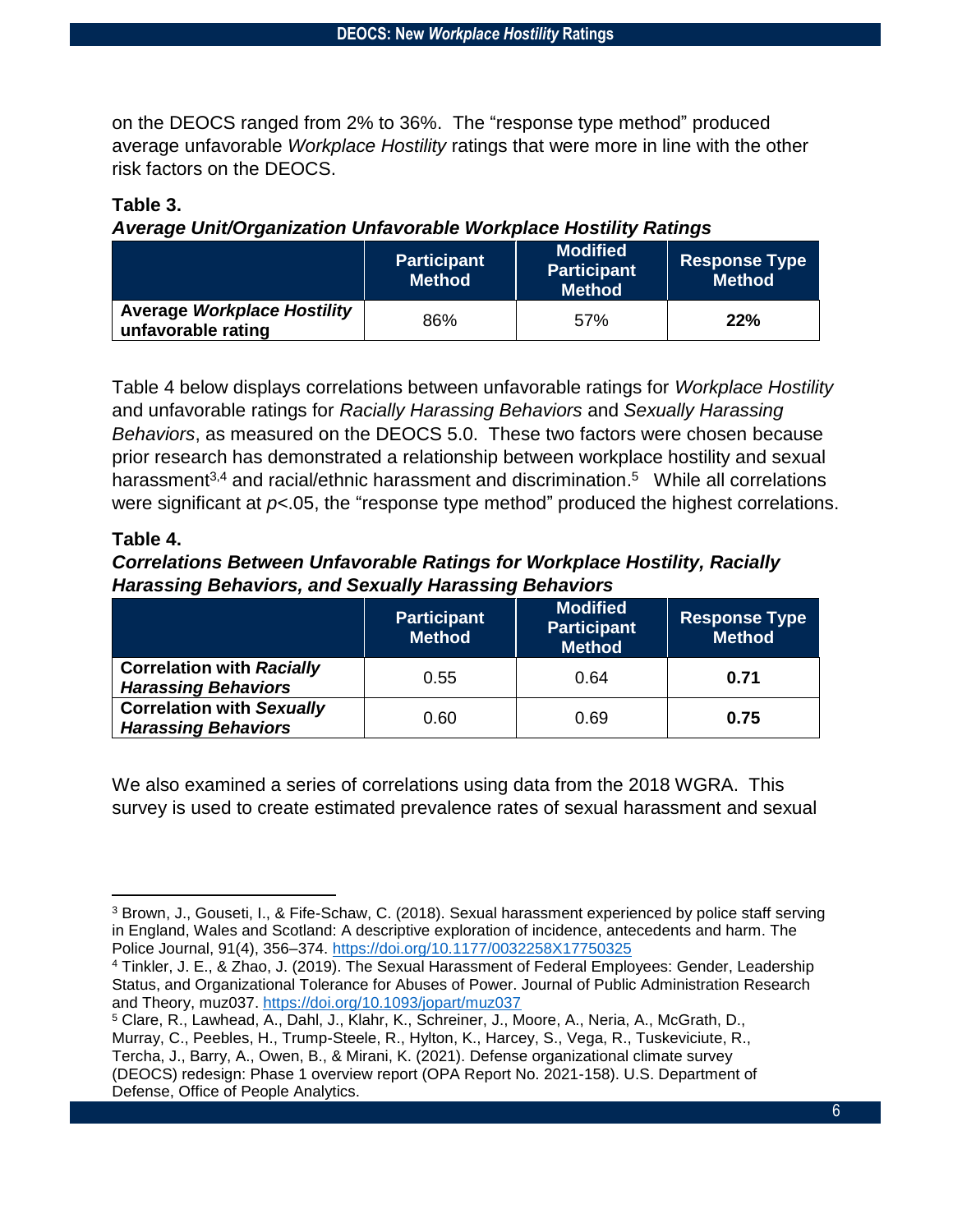assault for the active component; it also measures workplace hostility.<sup>6</sup> While the WGRA measure of workplace hostility does differ from the DEOCS 5.0<sup>7</sup> measure, we created a proxy unfavorable workplace hostility rating to use in analyses. This proxy unfavorable rating was correlated with experiences of sexual harassment and sexual assault at the individual- and installation-level.<sup>8</sup> Table 5 displays the results of this analysis. All correlations were significant at *p*<.05 and the results were mixed. For the individual-level analysis, the "response type method" produced the highest correlations, while the "participant method" and the "participant method modified" produced the highest correlations in the installation-level analysis.

#### **Table 5.**

 $\overline{\phantom{a}}$ 

| <b>Correlations Between Proxy Unfavorable Workplace Hostility Ratings, Sexual</b> |  |
|-----------------------------------------------------------------------------------|--|
| Harassment, and Sexual Assault Measured on the 2018 WGRA                          |  |

|                                                     | <b>Participan</b><br><b>Method</b> | <b>Modified</b><br><b>Participant</b><br><b>Method</b> | <b>Response Type</b><br><b>Method</b> |  |  |
|-----------------------------------------------------|------------------------------------|--------------------------------------------------------|---------------------------------------|--|--|
| Individual-level                                    |                                    |                                                        |                                       |  |  |
| <b>Correlation with Sexual</b><br><b>Harassment</b> | 0.20                               | 0.25                                                   | 0.32                                  |  |  |
| <b>Correlation with Sexual</b><br><b>Assault</b>    | 0.07                               | 0.09                                                   | 0.11                                  |  |  |
| <b>Installation-level</b>                           |                                    |                                                        |                                       |  |  |
| <b>Correlation with Sexual</b><br><b>Harassment</b> | 0.17                               | 0.14                                                   | 0.14                                  |  |  |
| <b>Correlation with Sexual</b><br><b>Assault</b>    | 0.15                               | 0.21                                                   | 0.14                                  |  |  |

<sup>6</sup> Breslin, R. A., Davis, L., Hylton, K., Hill, A., Klauberg, W., Petusky, M., & Klahr, A. (2019). 2018 Workplace and gender relations survey of active duty members: Overview report. OPA report no. 2019- 027. Alexandria, VA: Office of People Analytics.

 $7$  The question stem and the response options for the workplace hostility items on the WGRA are different than those on the DEOCS 5.0. This analysis used six of the nine workplace hostility items from the 2018 WGRA that most closely aligned with the questions on the DEOCS 5.0. It also used the set of questions related to coworker behaviors rather than immediate supervisor behaviors. Finally, the WGRA five-point scale was aligned with the DEOCS four-point scale such that *Never* aligned with *Never*; *Once or Twice* aligned with *Rarely;* and *Sometimes, Often*, and *Very Often* aligned with *Sometimes* and *Often*. <sup>8</sup> Installation-level estimates were calculated using unweighted data because the focus of this effort was to explore relationships between variables rather than estimating specific rates for each installation. These relationships should be true and present regardless of the population frame, and therefore is independent of the population frame that existed at the time. For more information on installation-level estimates from the 2018 WGRA, please see Samuelson, H., Trump-Steele, R., Severance, L., Siebel, M., Luchman, J., Dotson, H., Scolese, A., Sampath, S., & Klahr, A. (2021). 2018 Contextual risk factors associated with sexual assault in the active duty (Report No. 2021-06). Alexandria, VA: Office of People Analytics.